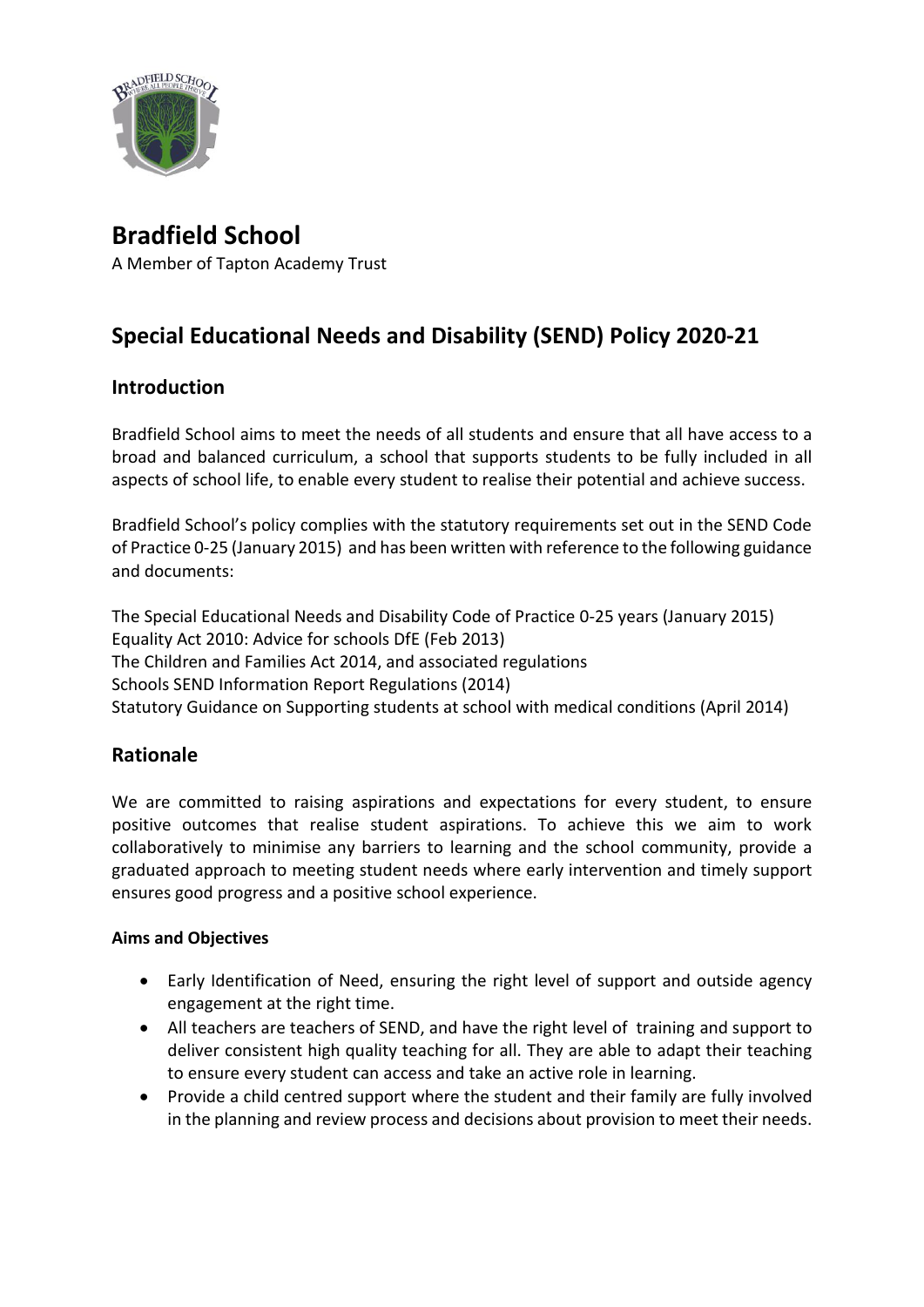- A graduated approach to supporting students with SEND, early intervention to target areas of need and a robust plan, do review process, involving multi agency specialists in a timely manner.
- Transition is at the forefront of all planning decisions at all stages of education and provision to ensure preparation for adulthood.

# **SEND Definition**

# **Special educational needs (SEN)**

A child or young person has SEN if they have a learning difficulty or disability which calls for special educational provision to be made for him or her.

A child of compulsory school age or a young person has a learning difficulty or disability if he or she:

- has a significantly greater difficulty in learning than the majority of others of the same age, or
- has a disability which prevents or hinders him or her from making use of facilities of a kind generally provided for others of the same age in mainstream schools or mainstream post-16 institutions

For children aged two or more, special educational provision is educational or training provision that is additional to or different from that made generally for other children or young people of the same age by mainstream schools, maintained nursery schools, mainstream post-16 institutions or by relevant early years providers. For a child under two years of age, special educational provision means educational provision of any kind.

### **Disabled children and young people**

Many children and young people who have SEN may have a disability under the Equality Act 2010 – that is '…a physical or mental impairment which has a long-term and substantial adverse effect on their ability to carry out normal day-to-day activities'. This definition provides a relatively low threshold and includes more children than many realise: 'long-term' is defined as 'a year or more' and 'substantial' is defined as 'more than minor or trivial'. This definition includes sensory impairments such as those affecting sight or hearing, and longterm health conditions such as asthma, diabetes, epilepsy, and cancer. Children and young people with such conditions do not necessarily have SEN, but there is a significant overlap between disabled children and young people and those with SEN. Where a disabled child or young person requires special educational provision they will also be covered by the SEN definition.

The Equality Act 2010 sets out the legal obligations that schools, early years providers, post-16 institutions, local authorities and others have towards disabled children and young people: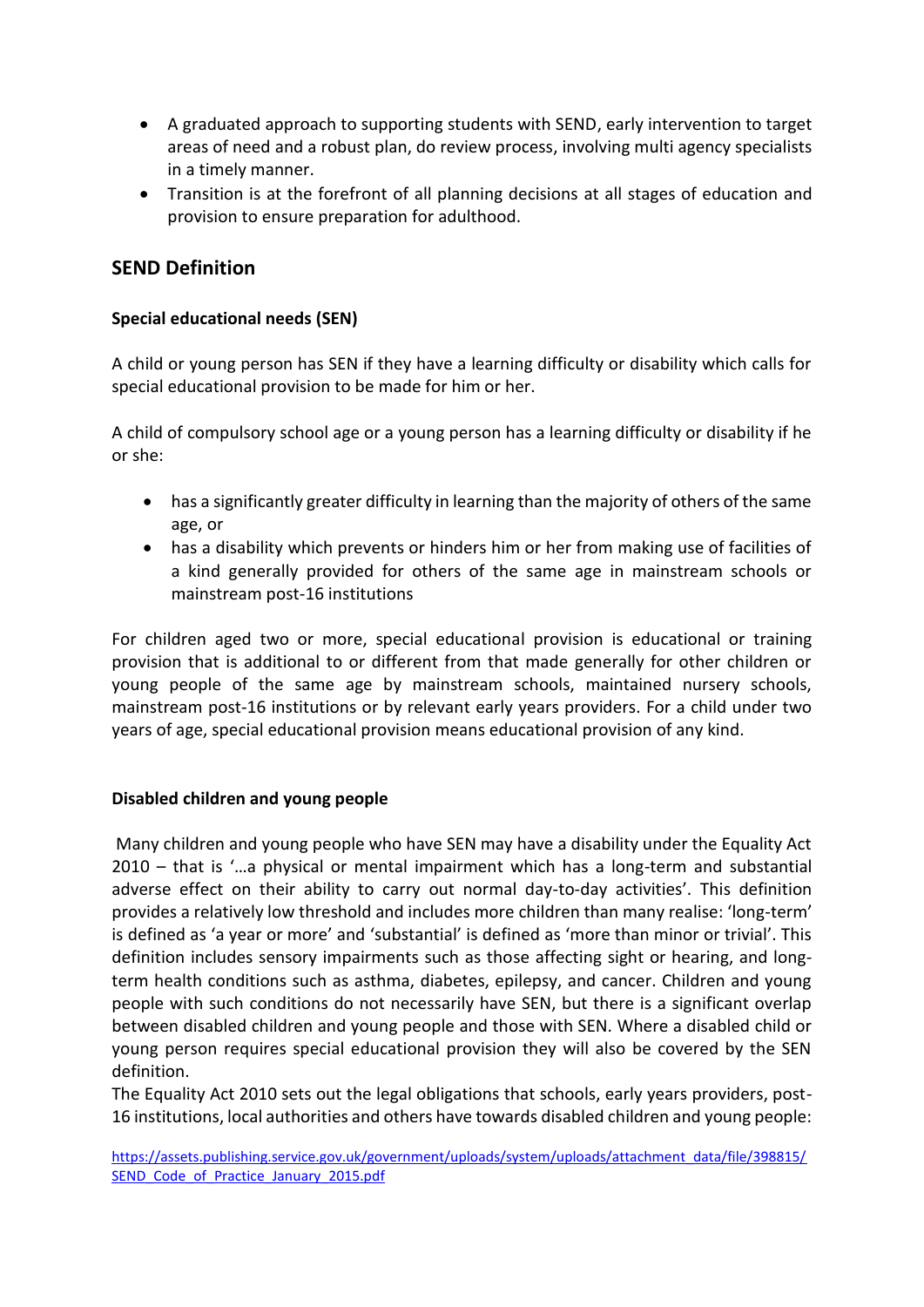# **Roles and Responsibilities**

# **Parent/Carer**

Parents are central to the process of meeting their child's needs and should work in partnership with the school. With expert knowledge about their child they are responsible for invaluable contribution to processes at all stages from initial assessment to reviewing progress, to ensure their child's needs are met, sharing key information about their child to give full picture of their needs.

### **The Governing Body/Head Teacher**

The governing body, in cooperation with the Headteacher, monitors the school's policy, funding arrangements and approach to the provision for students with SEND. It has responsibility to ensure that the school's statutory responsibilities are met in relation to the SEND budget allocation, provision to meet need and SENDCo roles and responsibilities.

## **The SENDCo**

Responsible for the strategic development of SEND policy and provision. Overseeing day to day operation of the policy and practice. Keeping an up to date register of student SEND and sharing this information with all staff in a timely manner to inform teaching strategies.

Early Identification of need and co-ordination of assessment and support to meet individual needs. Implementation of graduated approach to meeting need through adaptive teaching, reasonable adjustments, targeted intervention and direct support, monitored through termly plan, do review process. Work in partnership with parents to provide advice and coordinated support to meet their child's needs.

### **The School Staff**

High expectations for all students and an awareness of individual student needs. Plan lessons taking into account any differentiation, adaptation or reasonable adjustments needed to fully include all students in all aspects of learning. Have an awareness of individual student outcomes and how this might relate to their personal progress and support needs. Work collaboratively with all staff following advice from any multi agency professionals to ensure high quality, joined up support is provided which enhances educational experience to improve student outcomes and progress.

# **Meeting Need – Graduated Approach**

**Categories of Need**  Communication and Interaction Cognition and Learning Social Emotional and Mental Health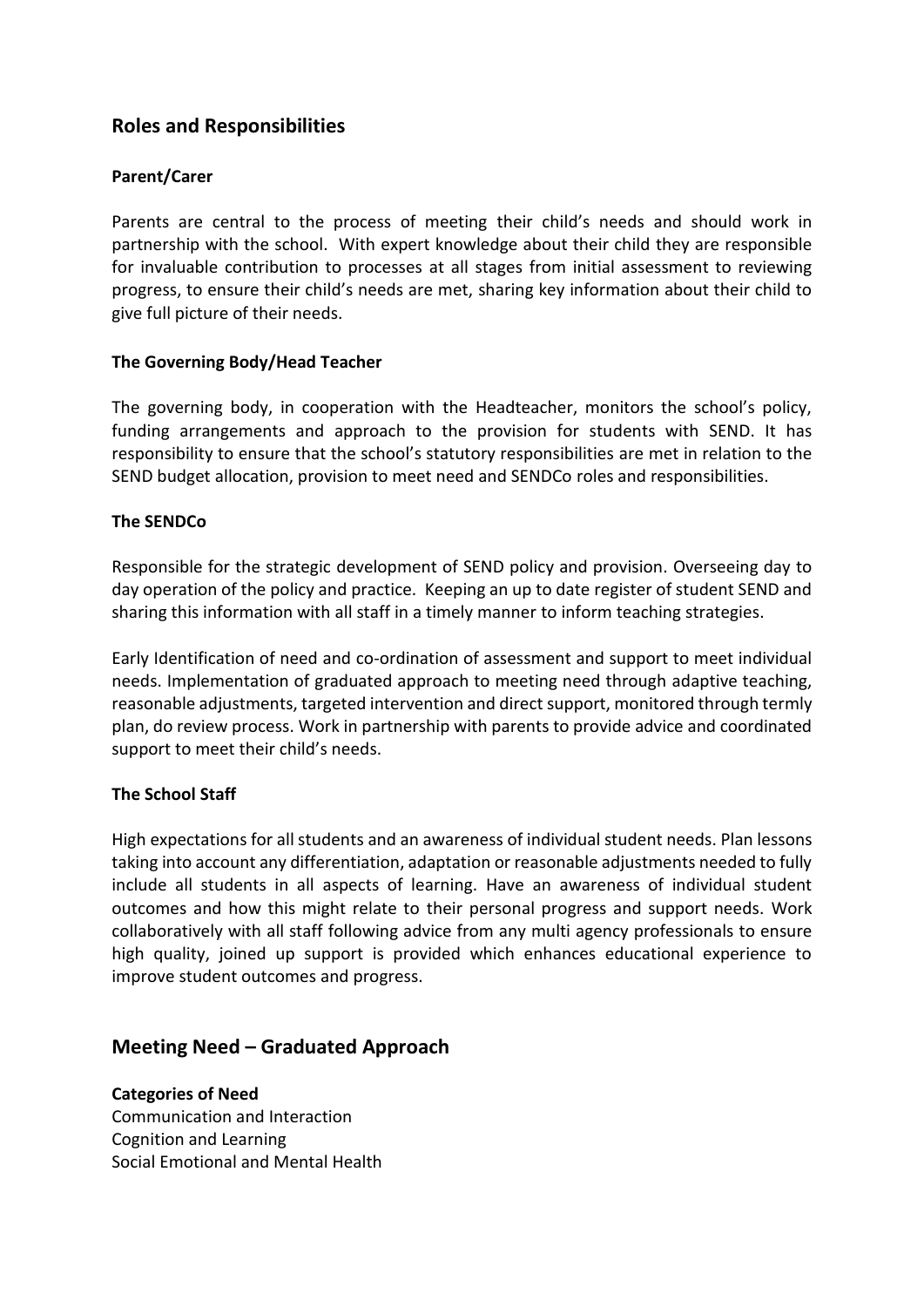## Sensory Impairment and/or Physical Disability

## **Identifying and Assessing Need**

Any parent can raise a concern about their child directly with the SENDCo, this concern may be addressed by further investigation in school, referrals to specialist services or advice given to parents about next steps for them to take to progress their concerns.

Members of school staff can also refer a concern the to the SENDCo who will note the concern and carry out further assessment of the area of difficulty in school. This will always involve parental discussion and may also involve specialist services and assessment from professionals such as Educational Psychologist.

Once the student's needs have been assessed and identified the level of need will be determined and therefore the type of provision needed will be explored.

### **Level of Need – Provision**

The level of need 1-5 and type of provision needed follows once the category of need has been identified, this will be decided by the SENDCo and discussed with parents at every stage.

### **Level 1 Quality First Teaching**

Area of need and Teaching Strategies are shared with all staff through the SEND register teachers make the necessary adjustments and adaptations to their teaching strategies to fully include students in all lesson.

### **Level 2 One Page Profile / Short term intervention**

If a student is not making the expected progress through accessing Quality First Teaching, then a more detailed one page profile may be produced with bespoke differentiation needed. There may be an identified need for short term school intervention teaching in small group setting. Progress will be reviewed termly there will be opportunity to meet to discuss SEND progress at parents evenings and additional meetings or telephone contact where necessary.

### **Level 3 - Outside Agency involvement /Personalised Outcomes / My Plan**

Sometimes it is necessary to involve external specialist services to provide advice and support, if there is multi agency involvement a My Plan document may be needed to help to gather information and co-ordinate support to determine a more personalised provision. This means there will also be a termly support plan in place that will form the basis of the termly plan, do review process and allow personalised outcomes set and progress reviewed with the student and family on a termly basis.

### **Level 4/5 Statutory Assessment - EHC Plan**

For students with complex needs it is sometimes necessary to carry out statutory assessment when all other stages of support have been delivered without success, and the student needs a curriculum that is additional and different the curriculum being taught. The SENDCo or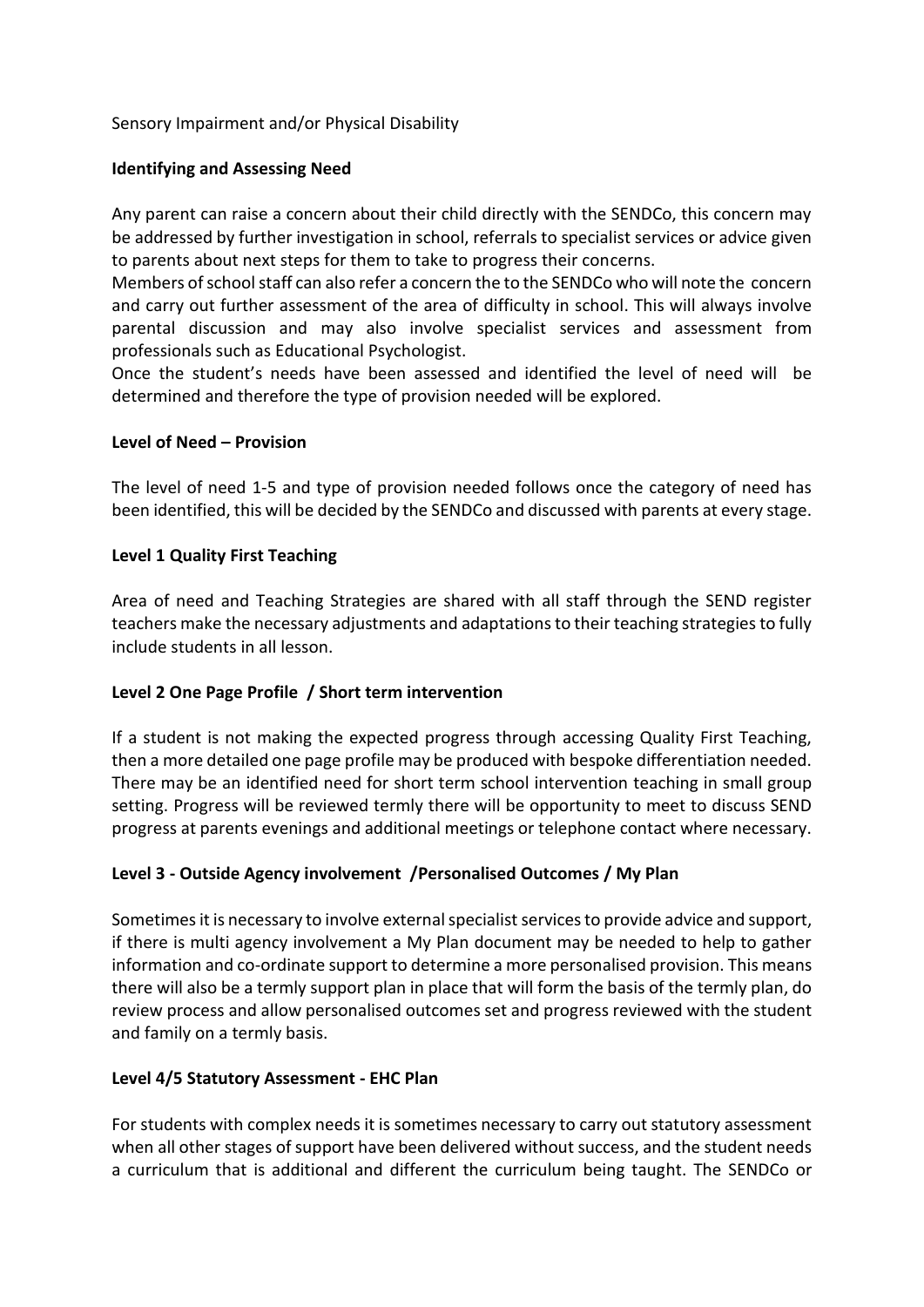parent can request a statutory assessment, if the Local Authority are provided with suitable evidence that the student meets their criteria they will carry out the assessment which may result in the student being issued with an Education Health Care Plan.

This is a statutory document which outlines the child's needs and provision to meet their need. The school will need to ensure they are meeting the needs through the provision outlined in the document and are working with the child to support them to achieve the personalised outcomes. These will be reviewed on a termly basis with the student and parents. The plan will be reviewed each year with the student and parents to ensure it remains up to date and that it needs to be maintained.

## **Criteria for exiting SEND Register**

Where a student makes sufficient progress based on the assess, plan, do and review cycle it may be agreed that a student needs no further support and at this point would be taken off the SEND register. Further support can be introduced at any point should progress reviews indicate this is needed.

## **Admission Arrangements for Students with SEND**

Bradfield School has an open admissions policy directed by the local authority. Bradfield School will ensure it meets its duties under the Schools Admissions Code of Practice by:

• Adopting fair practices and arrangements in accordance with the Schools Admission Code for the admission of students without an EHC plan.

• Considering and replying within the specified time to the local authority to admit a student with an EHCP.

### **Transition**

The SENDCo will be a key person at transition stages to ensure it is a smooth and stress free process for students with SEND. Preparation for transition will be carefully considered at all stages on an individual basis, and form part of the termly review process for students to ensure advanced planning is in place that takes into account student and family circumstances, needs and wishes. The SENDCo will ensure that if additional support is needed this can be incorporated into the transition plan and that external agencies are involved if needed.

### **Reviewing the Policy**

This policy will be reviewed annually.

# **Complaints**

The School aims to provide a professional and caring environment, parents will be consulted and involved in all stages of their child's education. If a parent does have a concern or complaint please follow the procedure set out below:

1. Make an appointment to discuss this with the SENDCo.